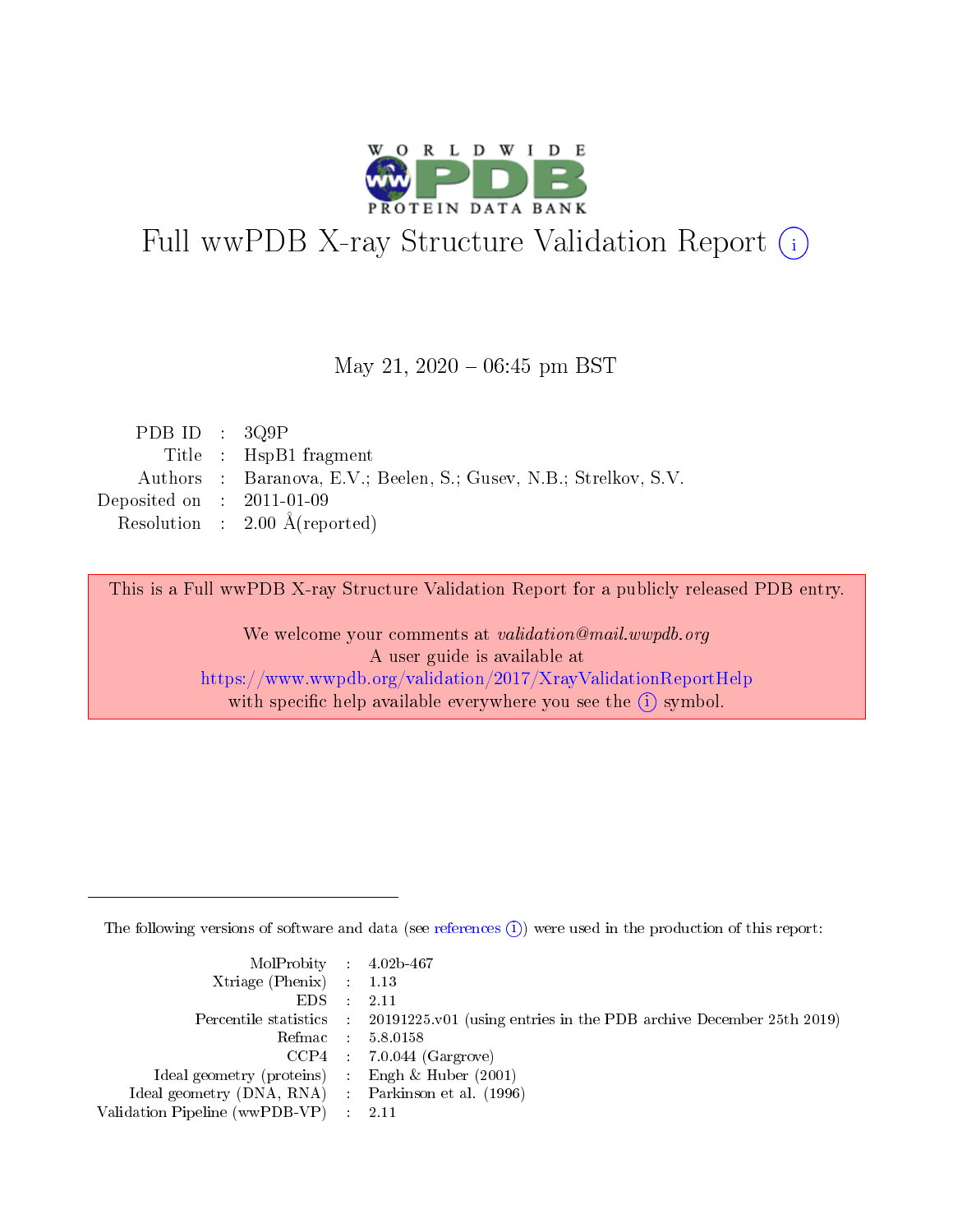# 1 [O](https://www.wwpdb.org/validation/2017/XrayValidationReportHelp#overall_quality)verall quality at a glance  $(i)$

The following experimental techniques were used to determine the structure: X-RAY DIFFRACTION

The reported resolution of this entry is 2.00 Å.

Percentile scores (ranging between 0-100) for global validation metrics of the entry are shown in the following graphic. The table shows the number of entries on which the scores are based.



| Metric                | Whole archive<br>$(\#\text{Entries})$ | Similar resolution<br>$(\#\text{Entries},\,\text{resolution}\,\,\text{range}(\textup{\AA}))$ |
|-----------------------|---------------------------------------|----------------------------------------------------------------------------------------------|
| $R_{free}$            | 130704                                | 8085 (2.00-2.00)                                                                             |
| Clashscore            | 141614                                | $9178(2.00-2.00)$                                                                            |
| Ramachandran outliers | 138981                                | $9054(2.00-2.00)$                                                                            |
| Sidechain outliers    | 138945                                | $9053(2.00-2.00)$                                                                            |
| RSRZ outliers         | 127900                                | 7900 (2.00-2.00)                                                                             |

The table below summarises the geometric issues observed across the polymeric chains and their fit to the electron density. The red, orange, yellow and green segments on the lower bar indicate the fraction of residues that contain outliers for  $>=3, 2, 1$  and 0 types of geometric quality criteria respectively. A grey segment represents the fraction of residues that are not modelled. The numeric value for each fraction is indicated below the corresponding segment, with a dot representing fractions  $\epsilon=5\%$  The upper red bar (where present) indicates the fraction of residues that have poor fit to the electron density. The numeric value is given above the bar.

| Mol           | aain '     | Length    | Quality of chain |     |     |
|---------------|------------|-----------|------------------|-----|-----|
|               |            |           | 4%               |     |     |
| <u>. на п</u> | <u>. .</u> | O E<br>೧೯ | 75%              | 14% | 11% |

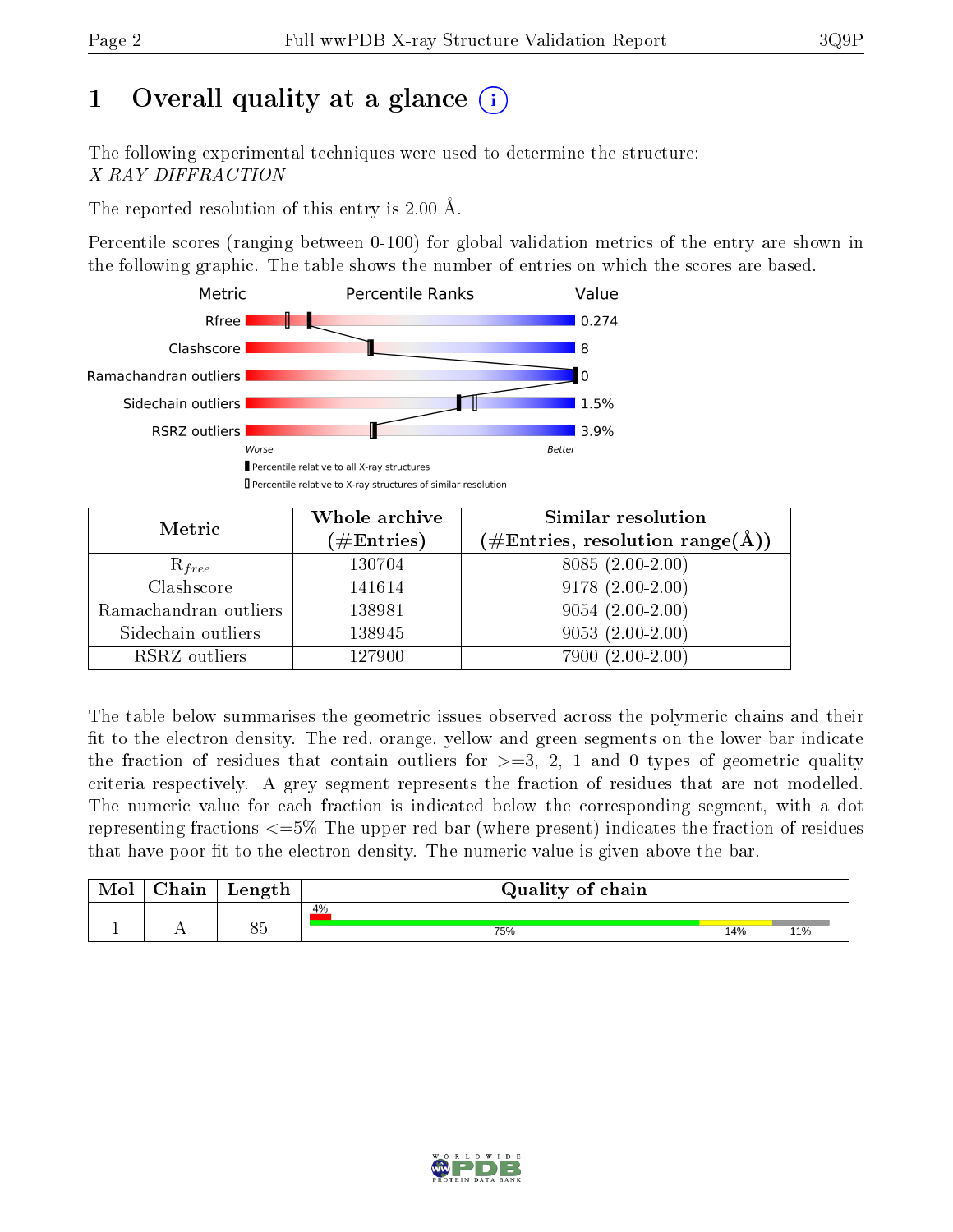# 2 Entry composition  $(i)$

There are 2 unique types of molecules in this entry. The entry contains 692 atoms, of which 0 are hydrogens and 0 are deuteriums.

In the tables below, the ZeroOcc column contains the number of atoms modelled with zero occupancy, the AltConf column contains the number of residues with at least one atom in alternate conformation and the Trace column contains the number of residues modelled with at most 2 atoms.

Molecule 1 is a protein called Heat shock protein beta-1.

| Mol | Chain   Residues | $\rm{Atoms}$ |     |     |  |  | ZeroOcc   AltConf   Trace |  |
|-----|------------------|--------------|-----|-----|--|--|---------------------------|--|
|     | 76               | Total<br>594 | 373 | 103 |  |  |                           |  |

There are 5 discrepancies between the modelled and reference sequences:

| Chain | Residue | Modelled | Actual | Comment               | Reference         |
|-------|---------|----------|--------|-----------------------|-------------------|
|       | 87      | GLY      |        | <b>EXPRESSION TAG</b> | <b>UNP P04792</b> |
|       | 88      | GLY      |        | <b>EXPRESSION TAG</b> | <b>UNP P04792</b> |
|       | 89      | SER.     |        | <b>EXPRESSION TAG</b> | <b>UNP P04792</b> |
|       | 125     | ALA      | GL U   | ENGINEERED MUTATION   | UNP P $04792$     |
|       | 126     |          | GL H   | ENGINEERED MUTATION   | UNP P04792        |

• Molecule 2 is water.

|  | Mol   Chain   Residues | Atoms | $ZeroOcc$   AltConf |
|--|------------------------|-------|---------------------|
|  | 98                     | Total |                     |

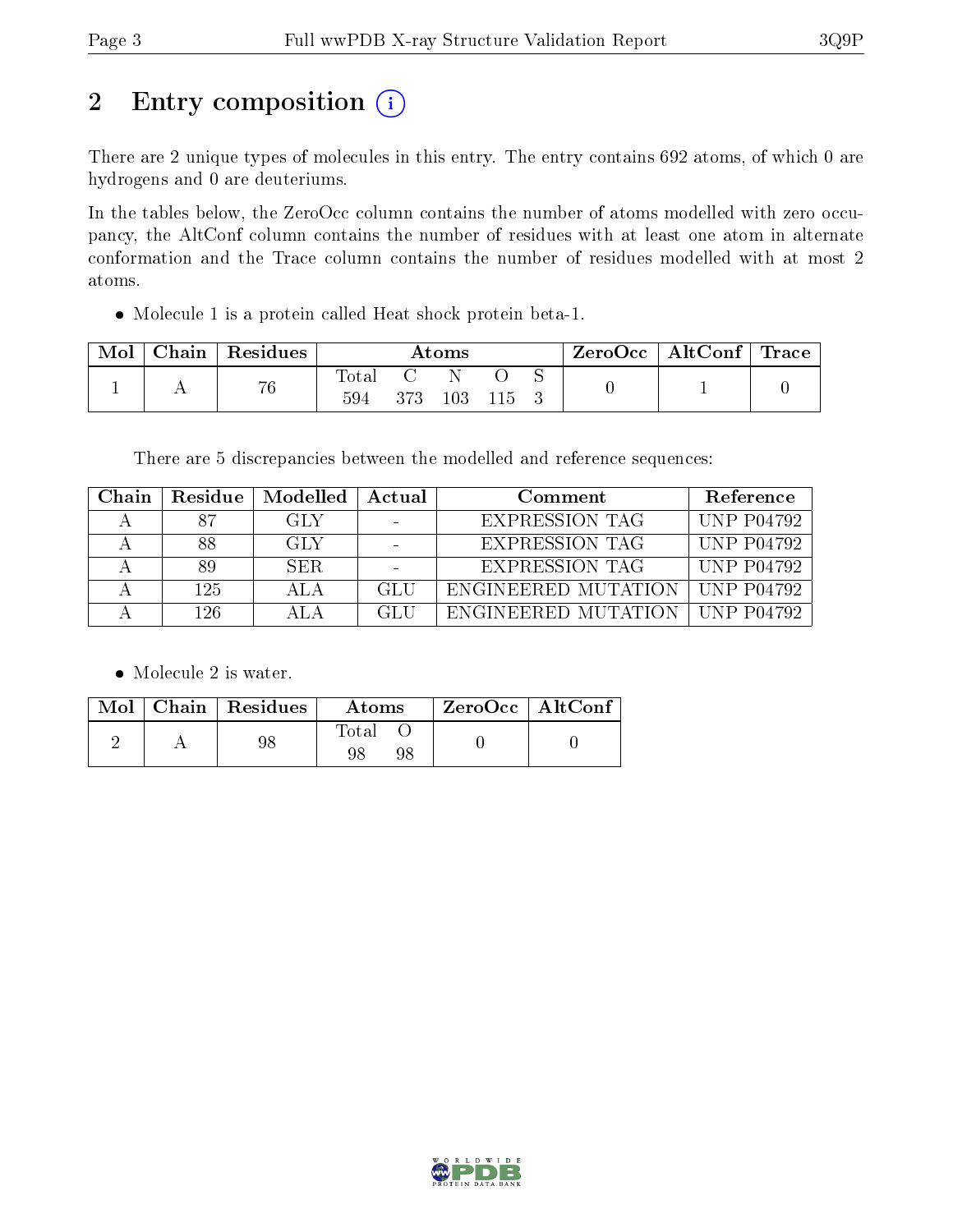# 3 Residue-property plots (i)

These plots are drawn for all protein, RNA and DNA chains in the entry. The first graphic for a chain summarises the proportions of the various outlier classes displayed in the second graphic. The second graphic shows the sequence view annotated by issues in geometry and electron density. Residues are color-coded according to the number of geometric quality criteria for which they contain at least one outlier: green  $= 0$ , yellow  $= 1$ , orange  $= 2$  and red  $= 3$  or more. A red dot above a residue indicates a poor fit to the electron density (RSRZ  $> 2$ ). Stretches of 2 or more consecutive residues without any outlier are shown as a green connector. Residues present in the sample, but not in the model, are shown in grey.

• Molecule 1: Heat shock protein beta-1



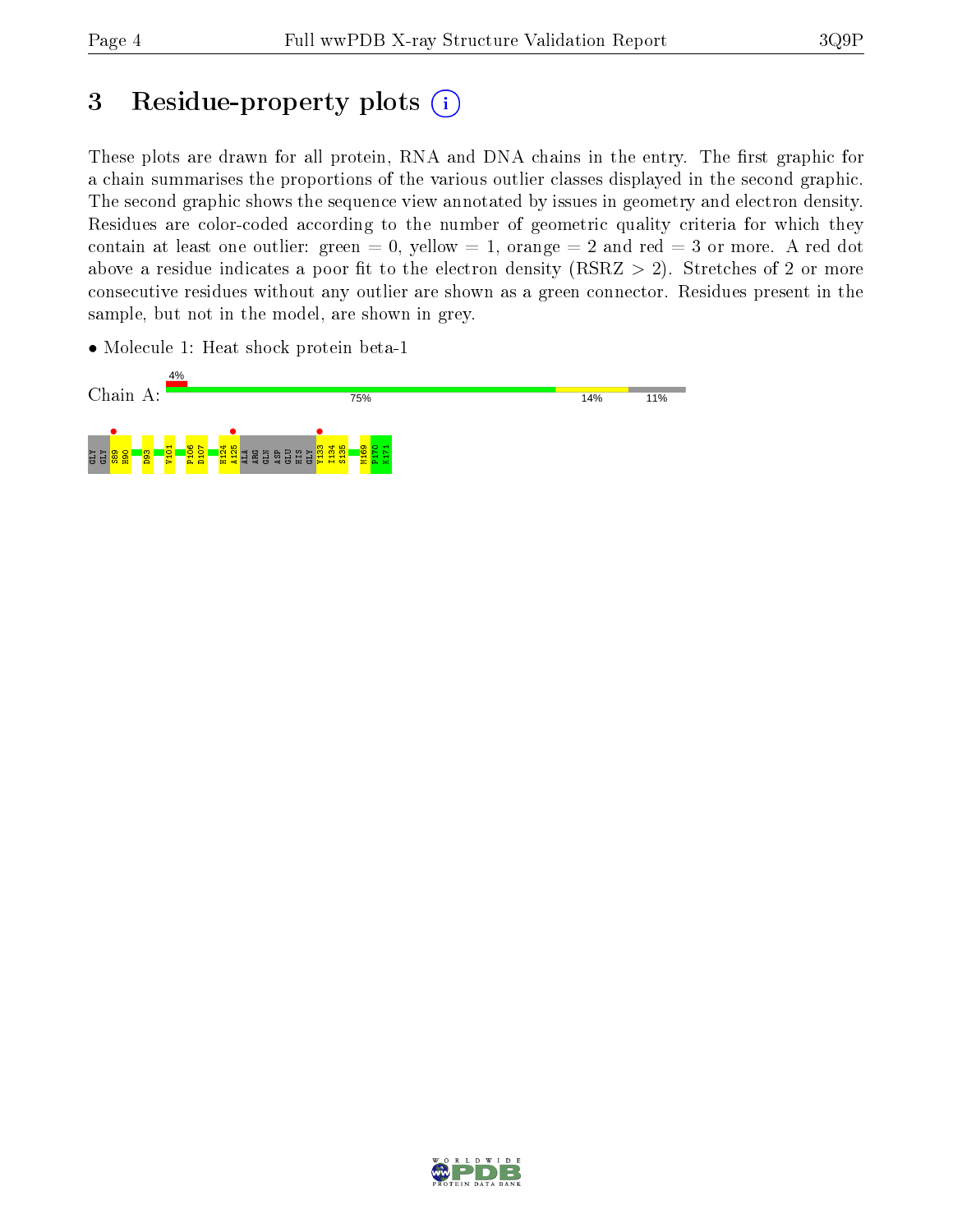## 4 Data and refinement statistics  $(i)$

| Property                                                                | Value                                            | Source     |
|-------------------------------------------------------------------------|--------------------------------------------------|------------|
| Space group                                                             | P 6 2 2                                          | Depositor  |
| Cell constants                                                          | 76.31Å<br>76.31Å<br>$65.06\text{\AA}$            |            |
| a, b, c, $\alpha$ , $\beta$ , $\gamma$                                  | $90.00^{\circ}$ $90.00^{\circ}$ $120.00^{\circ}$ | Depositor  |
| Resolution $(A)$                                                        | 46.36<br>2.00<br>$\frac{1}{2}$                   | Depositor  |
|                                                                         | 46.36<br>$-2.00$                                 | <b>EDS</b> |
| % Data completeness                                                     | $100.0 (46.36 - 2.00)$                           | Depositor  |
| (in resolution range)                                                   | $100.0 (46.36 - 2.00)$                           | <b>EDS</b> |
| $R_{merge}$                                                             | (Not available)                                  | Depositor  |
| $\mathrm{R}_{sym}$                                                      | 0.05                                             | Depositor  |
| $\langle I/\sigma(I) \rangle^{-1}$                                      | 3.42 (at $2.00\text{\AA}$ )                      | Xtriage    |
| Refinement program                                                      | PHENIX (phenix.refine)                           | Depositor  |
|                                                                         | 0.271<br>0.237<br>$\Delta$                       | Depositor  |
| $R, R_{free}$                                                           | 0.240<br>0.274<br>$\mathbf{A}$                   | DCC        |
| $R_{free}$ test set                                                     | 779 reflections $(9.73\%)$                       | wwPDB-VP   |
| Wilson B-factor $(A^2)$                                                 | 37.1                                             | Xtriage    |
| Anisotropy                                                              | 0.035                                            | Xtriage    |
| Bulk solvent $k_{sol}(\mathrm{e}/\mathrm{A}^3),\,B_{sol}(\mathrm{A}^2)$ | $0.34$ , $52.9$                                  | <b>EDS</b> |
| L-test for twinning <sup>2</sup>                                        | $< L >$ = 0.49, $< L2$ = 0.33                    | Xtriage    |
| Estimated twinning fraction                                             | No twinning to report.                           | Xtriage    |
| $F_o, F_c$ correlation                                                  | 0.94                                             | <b>EDS</b> |
| Total number of atoms                                                   | 692                                              | wwPDB-VP   |
| Average B, all atoms $(A^2)$                                            | 41.0                                             | wwPDB-VP   |

Xtriage's analysis on translational NCS is as follows: The largest off-origin peak in the Patterson function is 10.07% of the height of the origin peak. No significant pseudotranslation is detected.

<sup>&</sup>lt;sup>2</sup>Theoretical values of  $\langle |L| \rangle$ ,  $\langle L^2 \rangle$  for acentric reflections are 0.5, 0.333 respectively for untwinned datasets, and 0.375, 0.2 for perfectly twinned datasets.



<span id="page-4-1"></span><span id="page-4-0"></span><sup>1</sup> Intensities estimated from amplitudes.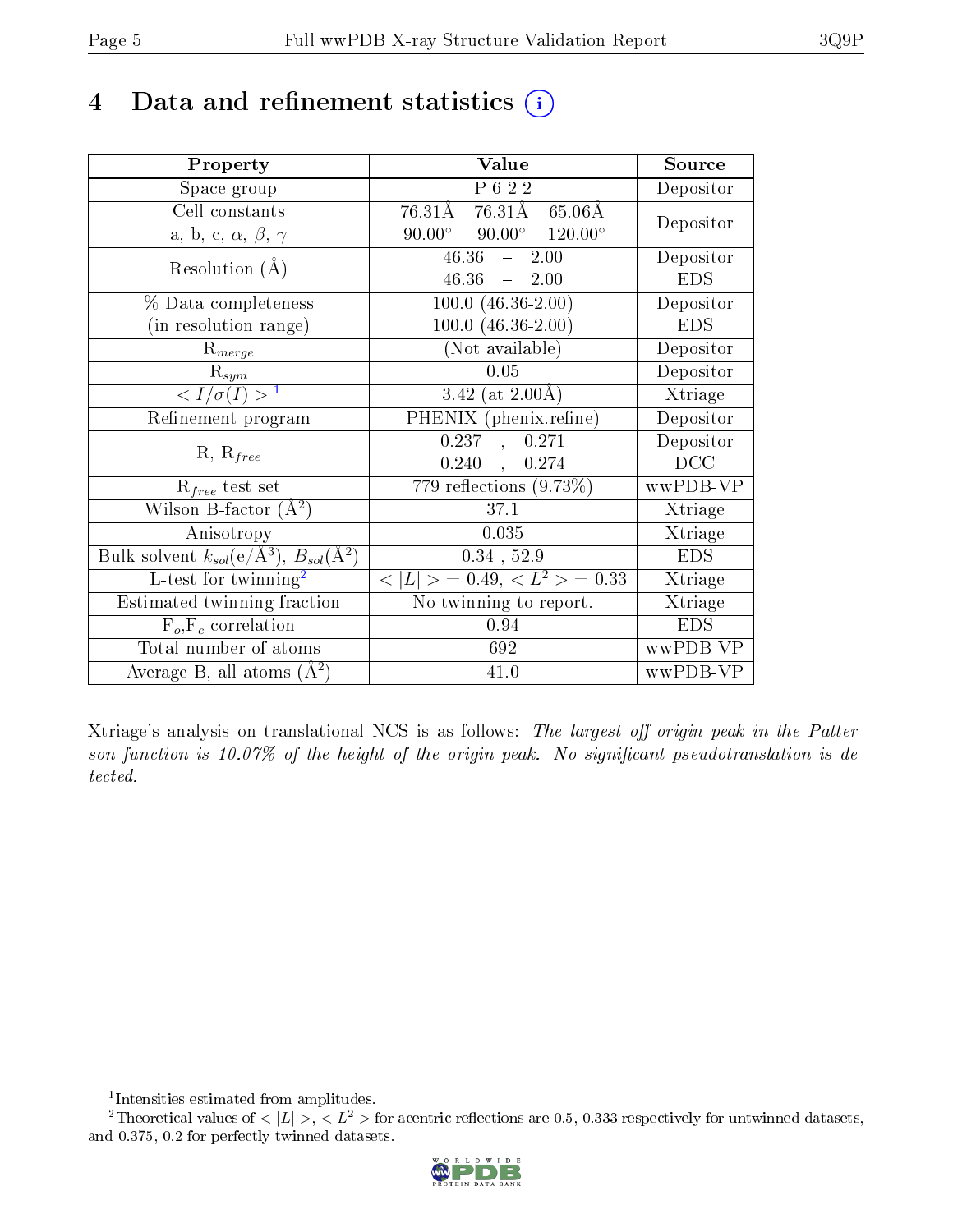# 5 Model quality  $(i)$

### 5.1 Standard geometry (i)

The Z score for a bond length (or angle) is the number of standard deviations the observed value is removed from the expected value. A bond length (or angle) with  $|Z| > 5$  is considered an outlier worth inspection. RMSZ is the root-mean-square of all Z scores of the bond lengths (or angles).

| Mol | Chain |      | <b>Bond lengths</b>        | Bond angles |       |  |
|-----|-------|------|----------------------------|-------------|-------|--|
|     |       | RMSZ | $\#Z  > 5$ RMSZ $\#Z  > 5$ |             |       |  |
|     |       | 0.25 | 0/608                      | 0.48        | 0/828 |  |

There are no bond length outliers.

There are no bond angle outliers.

There are no chirality outliers.

There are no planarity outliers.

### 5.2 Too-close contacts  $\overline{()}$

In the following table, the Non-H and H(model) columns list the number of non-hydrogen atoms and hydrogen atoms in the chain respectively. The H(added) column lists the number of hydrogen atoms added and optimized by MolProbity. The Clashes column lists the number of clashes within the asymmetric unit, whereas Symm-Clashes lists symmetry related clashes.

| Mol |      |     | Chain   Non-H   H(model)   H(added)   Clashes   Symm-Clashes |
|-----|------|-----|--------------------------------------------------------------|
|     | 594  | 586 |                                                              |
|     |      |     |                                                              |
|     | 60 S |     |                                                              |

The all-atom clashscore is defined as the number of clashes found per 1000 atoms (including hydrogen atoms). The all-atom clashscore for this structure is 8.

All (9) close contacts within the same asymmetric unit are listed below, sorted by their clash magnitude.

| Atom-1           | Atom-2              | Interatomic<br>distance $(A)$ | Clash<br>overlap $(\AA)$ |
|------------------|---------------------|-------------------------------|--------------------------|
| 1:A:125:ALA:HB2  | 1:A:135:SER:HA      | 1 70                          | 0.72                     |
| 1:A:133:TYR:HB2  | 1: A:134: ILE:HA    | 1.86                          | 0.57                     |
| 1:A:101:VAL:HG13 | 1: A: 106: PRO:CD   | 2.39                          | 0.52                     |
| 1: A:93: ASP:HB2 | 1: A: 169: MET: HB2 | 193                           | N 50                     |

Continued on next page...

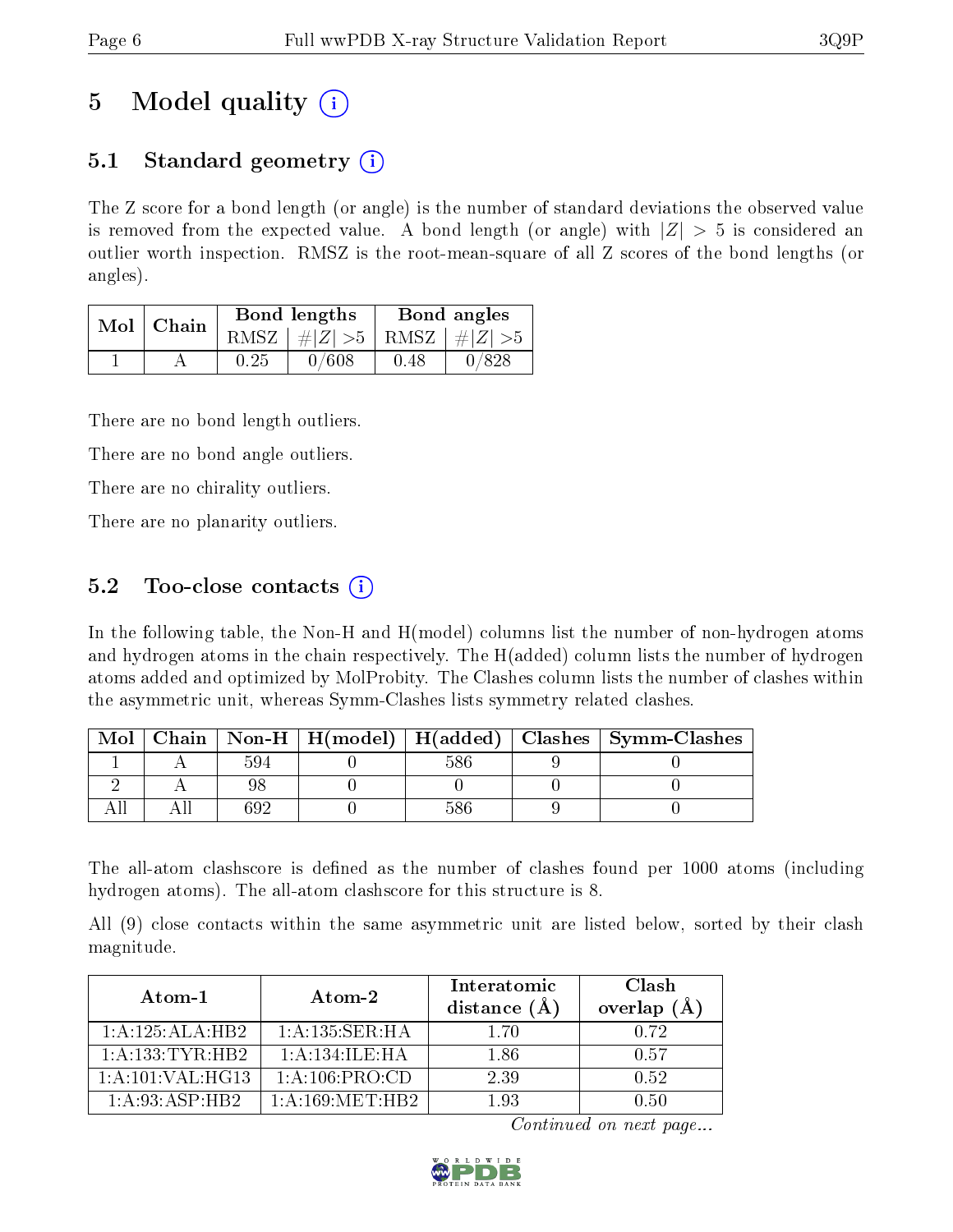| Atom-1            | Atom-2              | Interatomic<br>distance (Å | Clash<br>overlap |
|-------------------|---------------------|----------------------------|------------------|
| 1:A:101:VAL:HG13  | 1: A:106: PRO:CG    | 2.41                       | 0.50             |
| 1: A: 101: VAL: O | 1: A: 101: VAL: CG1 | 2.63                       | 0.46             |
| 1:A:101:VAL:HG13  | 1: A: 101: VAL: O   | 2.15                       | 0.44             |
| 1: A:89: SER: HA  | 1: A:90:HIS:CG      | 2.53                       | () 44            |
| 1:A:124:HIS:O     | 1:A:125:ALA:HB2     | 2.20                       | ) 49             |

Continued from previous page...

There are no symmetry-related clashes.

#### 5.3 Torsion angles  $(i)$

#### 5.3.1 Protein backbone  $(i)$

In the following table, the Percentiles column shows the percent Ramachandran outliers of the chain as a percentile score with respect to all X-ray entries followed by that with respect to entries of similar resolution.

The Analysed column shows the number of residues for which the backbone conformation was analysed, and the total number of residues.

|  | $\mid$ Mol $\mid$ Chain $\mid$ Analysed $\mid$ Favoured $\mid$ Allowed $\mid$ Outliers $\mid$ Percentiles |  |                                                            |  |
|--|-----------------------------------------------------------------------------------------------------------|--|------------------------------------------------------------|--|
|  | 73/85 (86%)   71 (97%)   2 (3%)                                                                           |  | $\begin{array}{ c c c c }\n\hline\n100 & 100\n\end{array}$ |  |

There are no Ramachandran outliers to report.

#### 5.3.2 Protein sidechains (i)

In the following table, the Percentiles column shows the percent sidechain outliers of the chain as a percentile score with respect to all X-ray entries followed by that with respect to entries of similar resolution.

The Analysed column shows the number of residues for which the sidechain conformation was analysed, and the total number of residues.

|  | Mol   Chain   Analysed   Rotameric   Outliers   Percentiles |          |  |
|--|-------------------------------------------------------------|----------|--|
|  | $\mid 69/73 \; (94\%) \mid 68 \; (99\%)$                    | $1(1\%)$ |  |

All (1) residues with a non-rotameric sidechain are listed below:

| Mol 1 | Chain   Res | Type |
|-------|-------------|------|
|       |             |      |

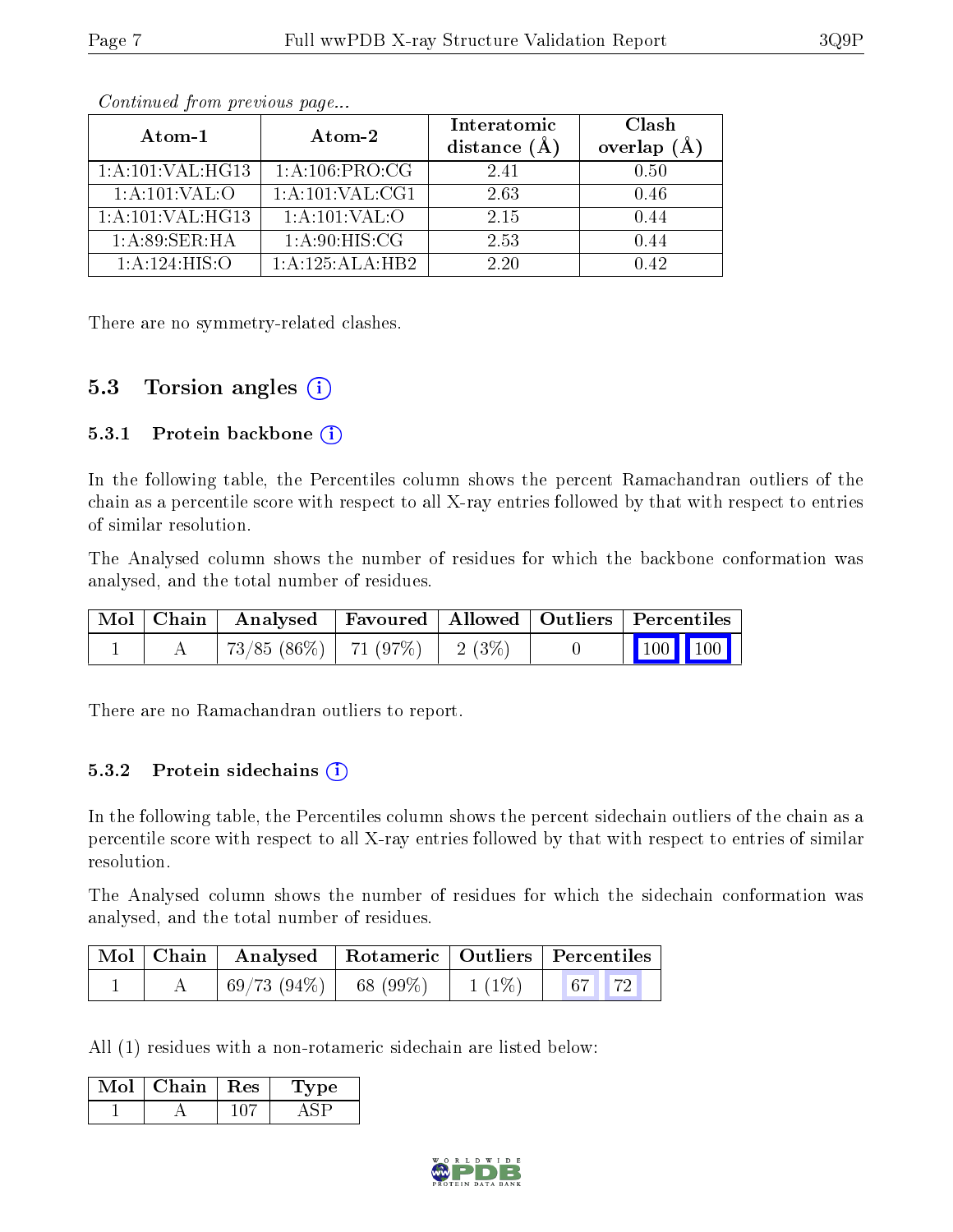Some sidechains can be flipped to improve hydrogen bonding and reduce clashes. There are no such sidechains identified.

#### 5.3.3 RNA (i)

There are no RNA molecules in this entry.

#### 5.4 Non-standard residues in protein, DNA, RNA chains (i)

There are no non-standard protein/DNA/RNA residues in this entry.

#### 5.5 Carbohydrates  $(i)$

There are no carbohydrates in this entry.

#### 5.6 Ligand geometry  $(i)$

There are no ligands in this entry.

#### 5.7 [O](https://www.wwpdb.org/validation/2017/XrayValidationReportHelp#nonstandard_residues_and_ligands)ther polymers  $(i)$

There are no such residues in this entry.

### 5.8 Polymer linkage issues  $(i)$

There are no chain breaks in this entry.